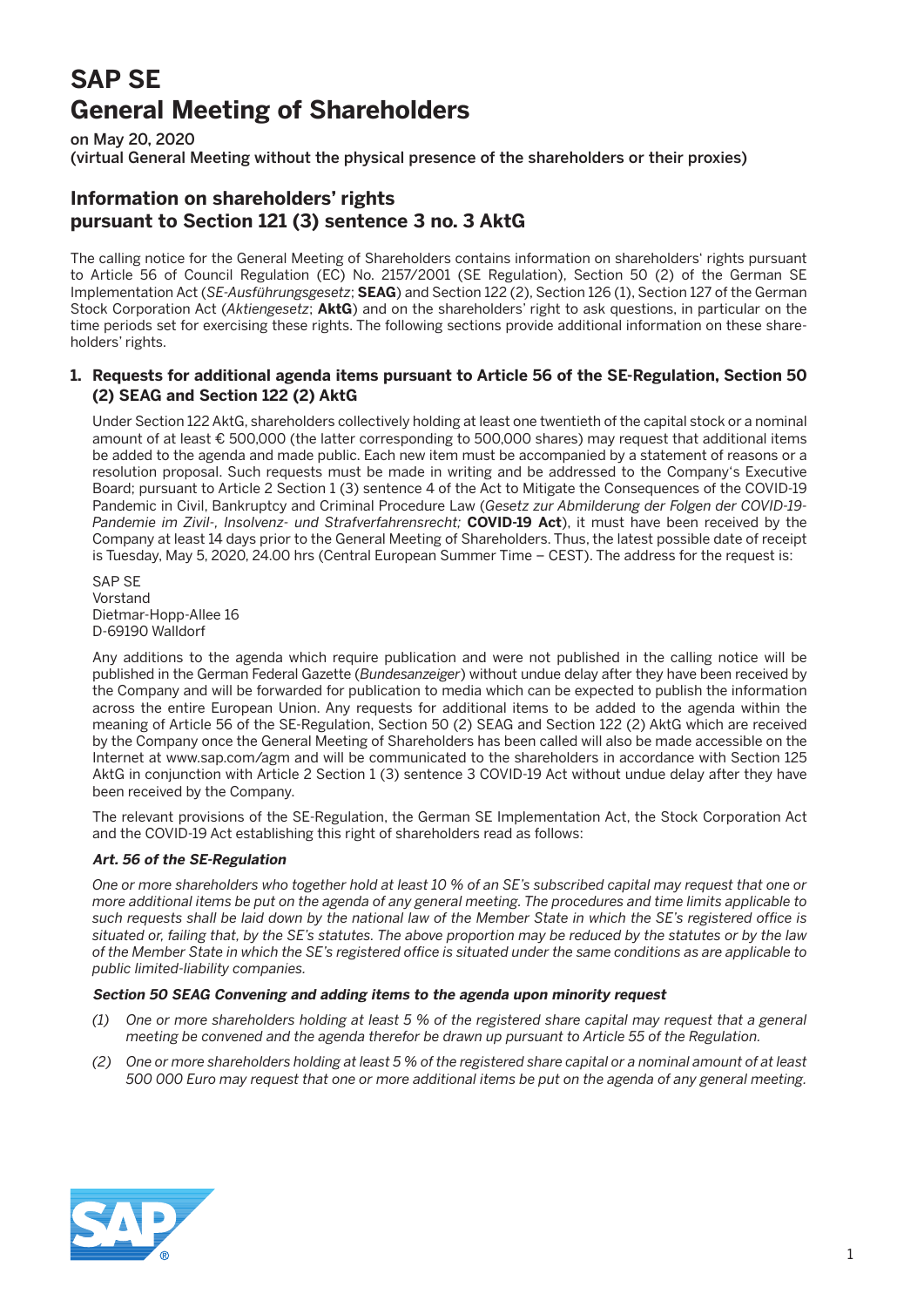#### **Section 122 AktG Calling upon minority request (extract)**

- *(1) A general meeting of shareholders shall be called if shareholders collectively holding at least one twentieth of the capital stock submit a written request for such meeting to be called, stating the purpose and reasons of such meeting; such request shall be directed to the executive board. The articles of incorporation may provide that the right to call a general meeting of shareholders shall require another form or the holding of a lower portion of the capital stock. Persons submitting a request must prove that they have held the shares*  for at least 90 days before the date the request is received and that they hold the shares until the executive *board decides on the request. Section 121 (7) shall be applied accordingly.*
- *(2) In the same manner, shareholders collectively holding at least one twentieth of the capital stock or a nominal amount of at least € 500,000 may request that additional items be added to the agenda and made public. Each new item must be accompanied by a statement of reasons or a resolution proposal. The request within the meaning of sentence 1 must be received by the company at least 24 days, or in the case of listed companies at least 30 days, prior to the date of the meeting; the day of receipt shall not be included in calculating this period.*

#### **Section 121 AktG General (extract)**

 *(7) For periods and deadlines counted backwards from the date of the meeting, the day of the meeting shall not be included in the calculation. Any move from a Sunday, Saturday or public holiday to a preceding or subsequent business day shall not be possible. Sections 187 to 193 of the German Civil Code (BGB) shall not be applied accordingly. In the case of non-listed companies, the articles of association may determine a different calculation of the period.*

#### **Article 2 Section 1 COVID-19 Act (extract)**

 *In deviation from Section 123 (1) sentence 1 and (2) sentence 5 of the German Stock Corporation Act, the Executive Board can decide to convene the General Meeting no later than the 21st day before the day of the meeting. (...) In the event of a convocation with a shortened deadline pursuant to sentence 1, the notification pursuant to Section 125 (1) sentence 1 of the German Stock Corporation Act must be sent no later than twelve days before the meeting, and the notification pursuant to Section 125 (2) of the German Stock Corporation Act must be made to the persons registered with the share register at the beginning of the twelfth day before the Annual General Meeting. In deviation from Section 122 (2) of the German Stock Corporation Act, requests for additional agenda items in the aforementioned case must be received by the company at least 14 days before the meeting.*

#### **2. Counter-motions and nominations pursuant to Section 126 (1) and Section 127 AktG**

 The shareholders' rights to make motions and nominations relating to particular agenda items and the rules of procedure are excluded according to the legal concept of the COVID-19 Act. Nevertheless, the Company will give shareholders the opportunity to submit countermotions and nominations prior to the Annual General Meeting of Shareholders in accordance with Sections 126, 127 AktG and in accordance with the following explanations:

 The Company will make corresponding countermotions and nominations available at the internet address www. sap.com/agm, including the name of the shareholder, the reasons, which are not required for nominations, and any statement by the management, if received by the end (i.e. 24.00 hrs (CEST)) of May 5, 2020, at the address:

 SAP SE Investor Relations Dietmar-Hopp-Allee 16 D-69190 Walldorf Fax: +49 (0) 62 27/7 - 4 08 05 E-mail: investor@sap.com

and the other requirements in accordance with Section 126 AktG and Section 127 AktG are met.

 However, in accordance with the legal concept of the COVID-19 Act corresponding countermotions and nominations will not be put to the vote at the Annual General Meeting of Shareholders and will not be dealt with in any other way.

 The relevant provisions of the Stock Corporation Act, which also stipulate the conditions under which countermotions and nominations need not be made available, are as follows::

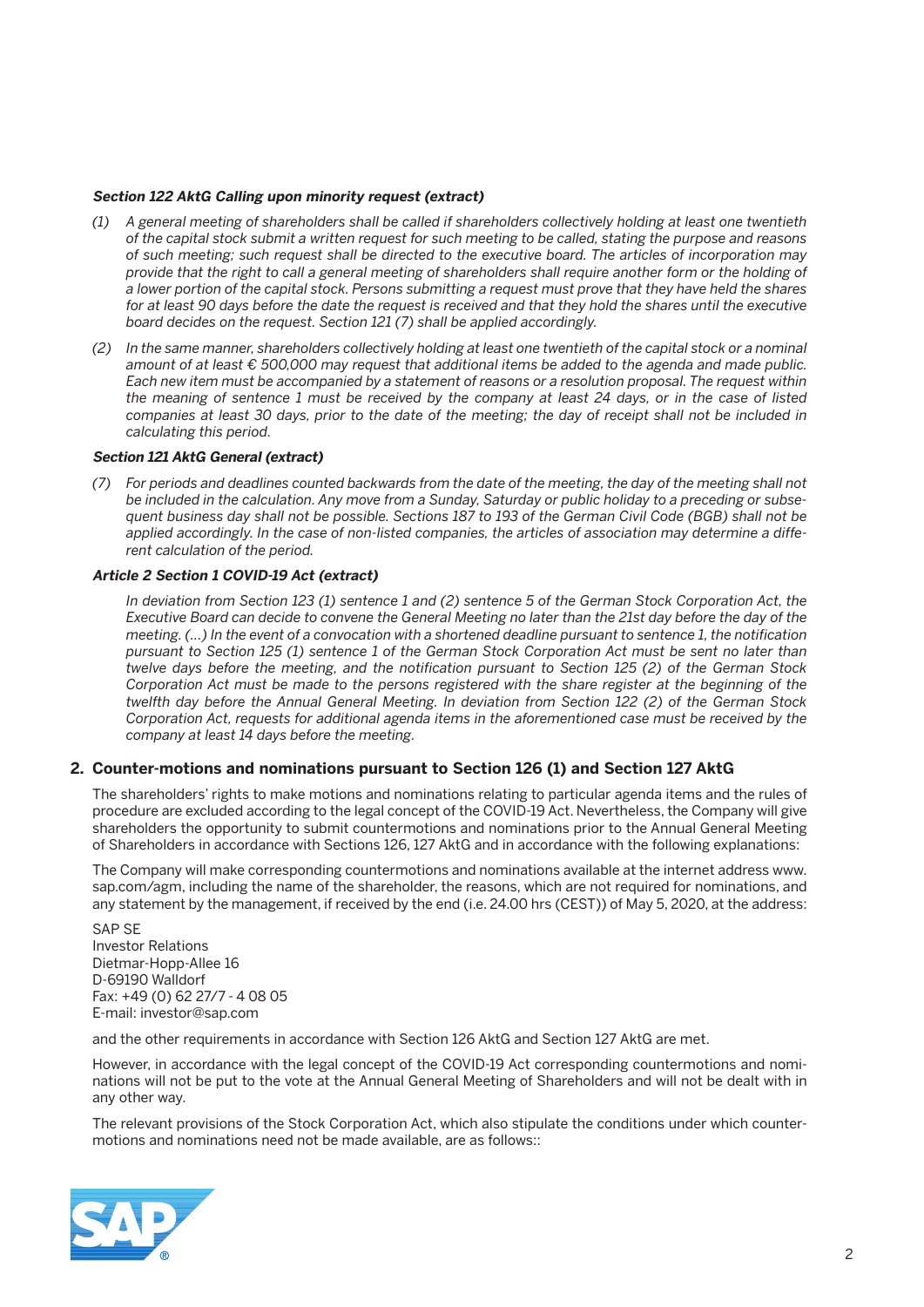#### **Section 126 Motions by shareholders**

- *(1) Motions put forward by shareholders, including the name of the shareholder concerned, the statement of reasons and a statement, if any, by the management, shall be made accessible to the entitled persons named in Section 125 (1) to (3) subject to the conditions stipulated therein if, at least 14 days prior to date of the general meeting of shareholders, the shareholder submits a counter-motion, together with a statement of reasons, regarding a proposal by the executive board and supervisory board on any specific item on the agenda to the company at the address stated for this purpose in the calling notice. The day of receipt shall not be included in calculating this period. In the case of listed companies, access shall be provided via the company's website. Section 125 (3) shall apply accordingly.*
- *(2) A counter-motion and the related statement of reasons are not required to be made accessible* 
	- *1. if the executive board would render itself liable to prosecution by providing such access,*
	- 2. if the counter-motion would result in a resolution by the general meeting of shareholders which is unlawful *or in breach of the articles of incorporation,*
	- *3. if the statement of reasons is manifestly incorrect or misleading in material aspects or if it is offensive,*
	- *4. if a counter-motion by the shareholder based on the same subject matter has already been made accessible pursuant to Section 125 in connection with a general meeting of shareholders of the company,*
	- *5. if the same counter-motion of the shareholder with essentially the same stated reasons was made accessible pursuant to Section 125 in the last five years in the context of at least two general meetings of shareholders of the company and less than one-twentieth of the capital stock represented voted for it at the general meeting of shareholders,*
	- *6. if the shareholder indicates that he will neither attend the general meeting of shareholders nor arrange for a representative to attend on his behalf, or*
	- *7. if the shareholder failed to file or cause to be filed on his behalf a counter-motion communicated by him in the past two years at two general meetings of shareholders.*

 *The statement of reasons is not required to be made accessible if it is longer than 5,000 characters in total.*

 *(3) If several shareholders file a counter-motion regarding the same subject matter proposed for resolution, the executive board my combine the counter-motions and their statements of reasons.*

#### **Section 127 Nominations by shareholders**

 *Section 126 shall apply mutatis mutandis to nominations put forward by shareholders for the election of supervisory board members or auditors. No reasons need to be stated for nominations. The executive board is not obligated to make the nomination accessible if the nomination does not contain the information pursuant to Section 124 (3) sentence 4 and Section 125 (1) sentence 5. The executive board shall add the following information to nominations put forward by shareholders for the election of supervisory board members of listed companies which are subject to the German Co-Determination Act (Mitbestimmungsgesetz), the German Coal and Steel Co-Determination Act (Montan-Mitbestimmungsgesetz) or the German Co-Determination Supplementary Act (Mitbestimmungsergänzungsgesetz):*

- *1. Indication of the requirements pursuant to section 96 (2),*
- *2. Statement whether any objection was raised against joint compliance (Gesamterfüllung) pursuant to section 96 (2) sentence 3, and*
- *3. Statement of the minimum numbers of seats on the supervisory board to be held by women and men, respectively, in order to fulfill the minimum share requirement (Mindestanteilsgebot) pursuant to section 96 (2)) sentence 1.*

#### **Section 124 Publication of supplementary requests; resolution proposals (extract: sentence 4)**

 *(3) (...) The proposal for the election of supervisory board members or auditors shall state the name, occupation held and place of residence. (...)*